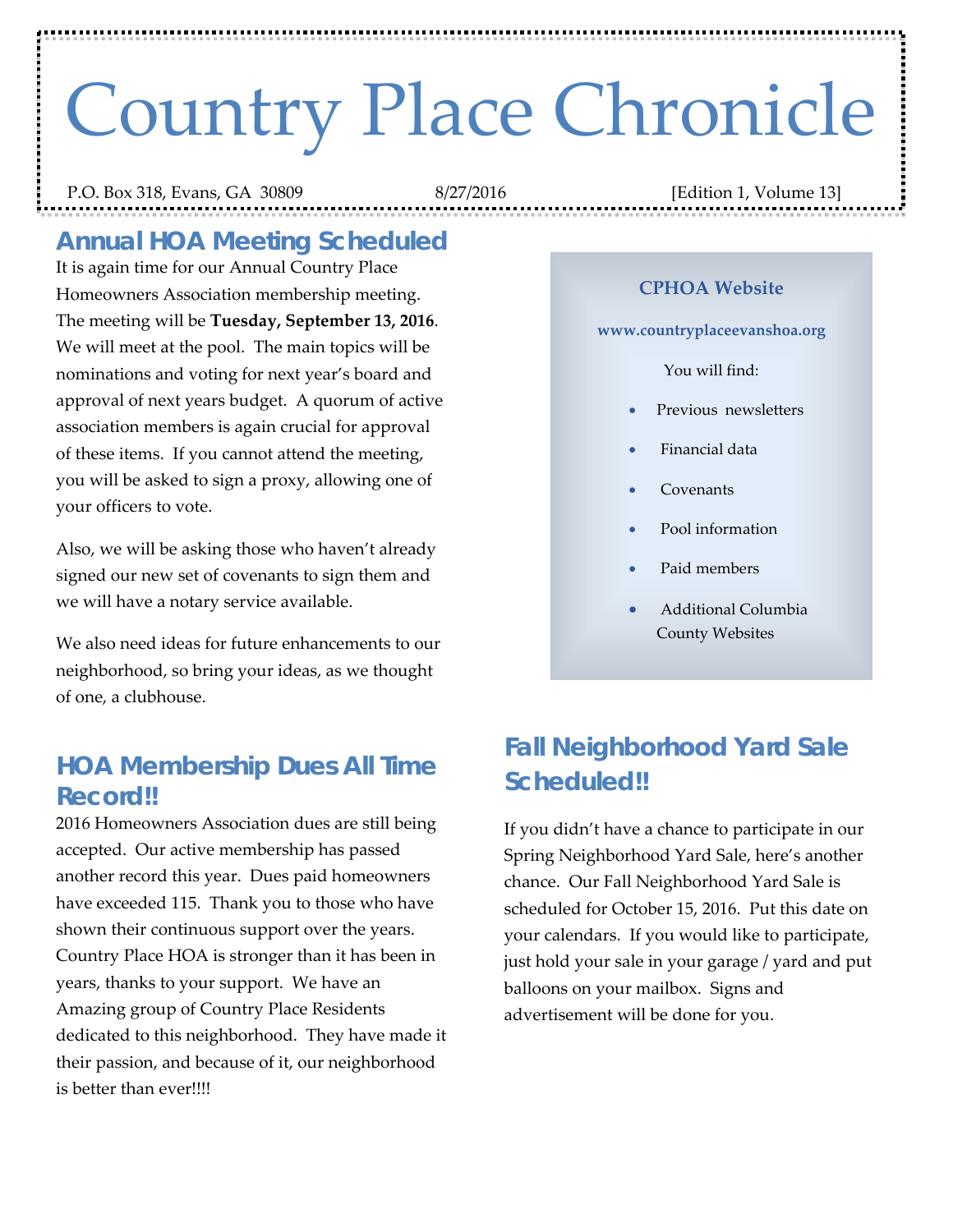### *Halloween Party*

Our 3rd Annual Halloween Party will be held at the Country Place Pool on October  $31<sup>st</sup>$  from  $5 - 7$  PM. Make sure to stop by as this year promises to be the best party yet!!

### *Spooky to Be Hungry 2016*

Get ready for Spooky to Be Hungry 2016!! Spooky 2016 is Saturday, October  $29<sup>th</sup>$ . You can help in so many ways:

Donate non‐perishable food, help collect donations on Collection Day or make a monetary donation to the Golden Harvest Food Bank. Our neighborhood has continuously set records in collection of food and monetary donations. Stay tuned for what happens this year. If you would like to volunteer to help on Collection Day, please email Teri Booth at: tallbooths@aol.com.

## *Spring Clean-up / Work Day was a Huge Success, Thanks to Many!!*

Turn out for our Spring Clean‐up/work day on April 30, 2016 was great. We followed up the work with a BBQ potluck lunch. These are the volunteers who provided their time to help make our neighborhood look great:

Terrell Putnam with son and daughter Mandy Manders and children Lisa and Greg Lindsay Suzy Donnelly Lew and Sandra Bandy Teri Booth Don and Peggy Jones Pat Vaughan Mary Dickey DeeAnn Nunnery and Kyle Phil Nunnery for the great barbecue Suzanne Lentz Shawn Hammond Jac Palmer

# *Neighborhood Improvements Continue*

The latest improvements to our neighborhood include: spraying the weeds on all of our roads, thanks to Don Jones, Tony Harris and Lew Bandy. That's a lot of neighborhood to cover by these three gentlemen!!!! A new pool pump was purchased, as the last old one gave it's last gasp. The sprinklers at the Gibbs road Country Place entrance were fixed on one side of the road. We also purchased a ping‐pong table for the pool pavilion, along with some new pool furniture. If you have any suggestions for our next round of improvements, please don't hesitate to contact any of our board members!!

# *Country Place Pool Season 2016 is Coming to a Close*

Pool Season is officially over on Sunday, September 18<sup>th</sup>. Be sure to get your last swims in before then. This year has been a great success thanks to the very dedicated Pool Manager – DeeAnn Nunnery. Her service is greatly appreciated so be sure to let her know (in case you haven't already) how much you appreciate her dedication. She does this out of the goodness of her heart!! THANKS DEEANN!!! WELL DONE!!

#### *Outstanding Volunteers*

We want to recognize some people for their outstanding volunteer service to our neighborhood. Mr. Don Jones has given his time for many, many years, always looking for ways to improve and keep the neighborhood beautiful. We would also like to recognize Ms. Jessica Orr, for her work and her green thumb in planting and maintaining our front and back entrances. Ms. DeeAnn Nunnery, for her many hours in managing our great family oriented pool, and Mary Dickey for welcoming our new neighbors to the neighborhood. We can't thank them enough for their many contributions to our community.